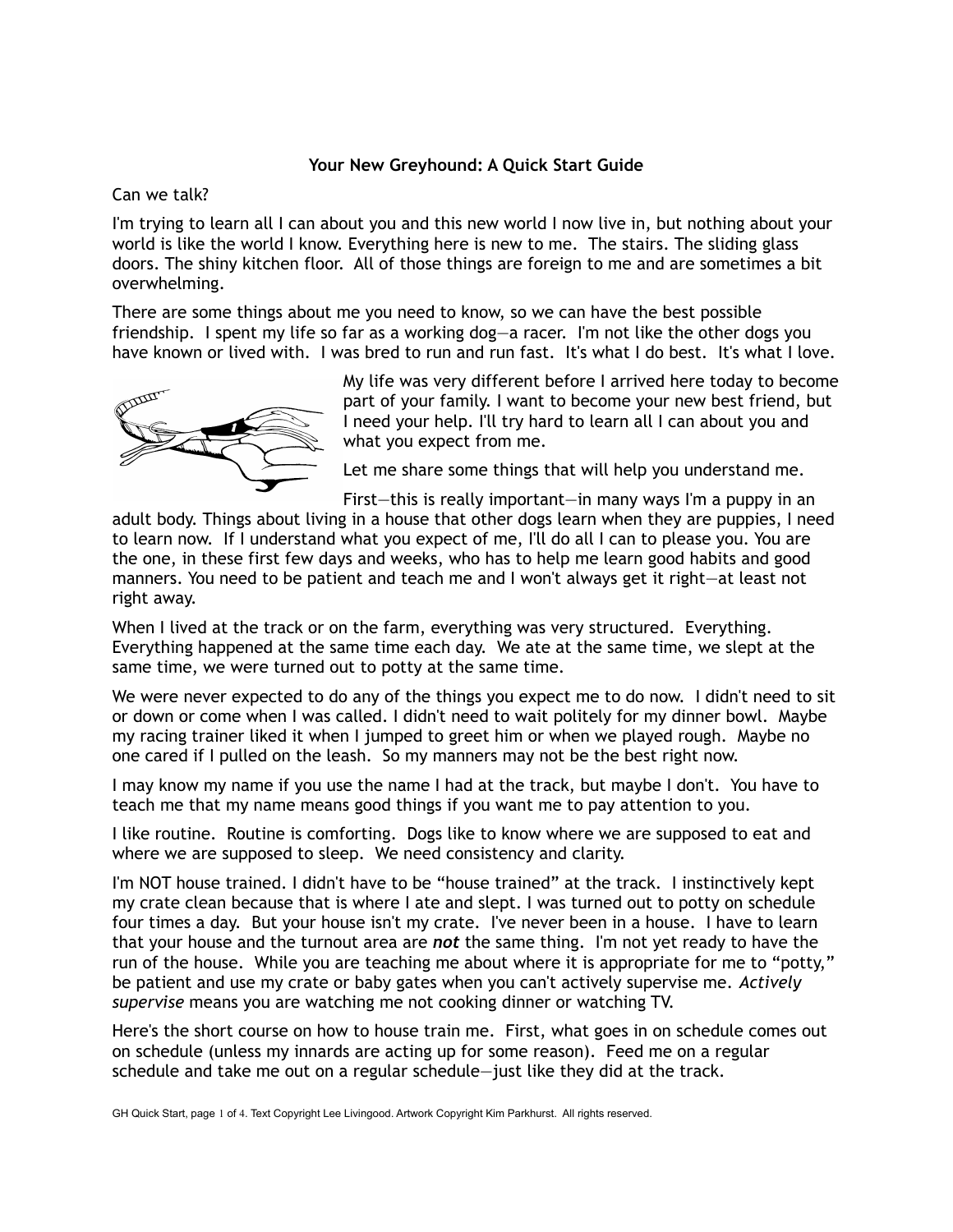Next, get some tasty treats—not that dry dog food stuff. Take me outside. Yes. You have to go out with me even if you have a fenced yard. The **instant** I finish peeing or pooping, quietly tell me what a wonderful, great, super dog I am and give me that treat. If you want me to learn that the yard and not the carpet is where I'm to "potty," you need to make sure I know you're really happy when I "potty" outside.

If I didn't "go," take me inside, crate me or keep me with you on my leash. Fifteen to 30 minutes later, take me out again. Keep doing this until I do what I'm supposed to do outside. Throw a party. Give me several of those tasty, treats one at a time. Now, take me inside and let me have some supervised freedom for awhile.

Show me my bed. Let me know where you want me to sleep. I'm really much happier if I'm with you so please let me sleep in your room. I've always had the company of lots of other Greyhounds. The first night or so will be scary for me. I'm in a new place with new people I don't know.

And sometimes being alone is so overwhelming I may panic and do inappropriate things when I'm alone. I may cry and bark and howl. I may destroy things—especially near doors and windows. Or I may try to break out of my crate and hurt myself trying to escape. I might urinate or defecate because I am so panicked. Please don't blame me. Get help for me. Talk to your adoption group. Don't wait for it to get worse.

The only thing I love more than running is chasing things that are running. An open door or gate is an invitation to adventure (and disaster). Teach me to wait at doors or gates. Teach me a special word that tells me when I'm allowed to go through a door or gate. Everyone in the house and everyone who comes to visit has to be super careful about closing gates and doors.

I don't want to get lost, so keep me safe. I **always** need to be on a leash if I'm not in a securely fenced area. If I'm especially shy keep me on a leash whenever I'm outside until we know each other a lot better. Practice using my special Martingale  $-$ just the way the adoption group showed you—so I can't back out of it. Check the fit of my collar every time you take me out for a walk. If something really excites me like a squirrel or a rabbit or when something frightens me like a loud noise, I can back out of my collar in no time if you aren't paying attention. Oh, and don't let me walk behind you since that makes it easier for me to get out of my collar. And never, ever, ever use a retractable leash.

I may like to go for walks but that doesn't mean I'm ready to walk for miles. Being out and about in strange places experiencing things I've never seen can be overwhelming and being overwhelmed is tiring. So help me learn to love walking with you. If I balk on a walk, I'm stressed and overwhelmed by all the new sights and sounds I'm experiencing or I'm tired. I was bred for very intense, but very short bursts of speed—not for long walks. Take it slow. Give me time to learn about this new world and time to learn to love long walks as much as you do.

Oh, you have a fenced yard so you don't need to bother with walks? Wrong. I need to learn about the world around me. I need new sights and experiences to help me grow and to be comfortable in all kinds of new places and situations. I can't learn to walk nicely on a leash if you don't take me walking on a leash so we can practice.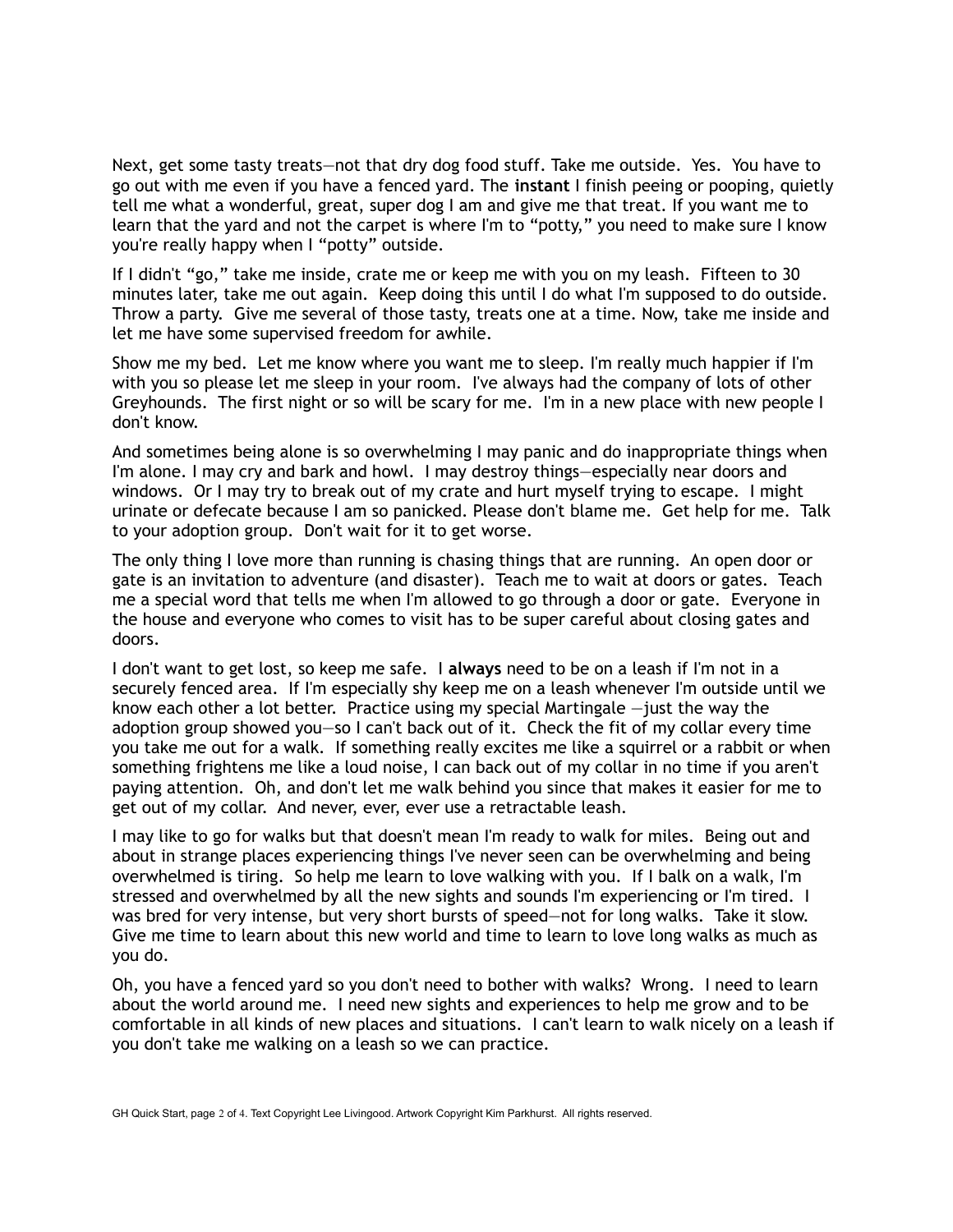While you're at it, get me comfortable riding in your car. I just left a world that I knew and understood and rode a long way to come to you. That can be scary. I need to learn that car rides with you mean good things are going to happen. Take me for lots of very short rides while I learn how many exciting things happen at the end of car rides.

I may need some help learning how to get into and out of your vehicle. At the track kennel, someone always picked me up and put me into a special truck that took me wherever I needed to be. I didn't need to learn how to get into and out of a vehicle. And, whatever you do, be sure I'm securely leashed before you allow me to get out of the car. Teach me to wait for permission to get out of the car so I don't get loose or bolt into traffic.

Let's talk about cats and small animals. Just because someone at the kennel or adoption group said I was "cat safe" doesn't mean your cat is safe. "Cat safe" usually means someone watched my reaction to one cat on one occasion, and I behaved appropriately in that situation on that day. But that isn't the same as

living with a cat who scurries around and makes interesting noises. You have to take the time to teach me to behave properly with your cat and teach us how to live together as a family. Until that happens, I need to be muzzled or confined when the cat is about. I need to learn that the cat is part of our family—just like me and the other dogs in the family.

Speaking of other dogs—I've probably never seen any dog that isn't a Greyhound. I may not even realize that toy breed dogs are, in fact, dogs. For all I know, they're just some weird breed of rabbit. And that means lunch.

If you have other dogs, you need to let us get to know each other and help us figure out who fits where in this new family. When I come to live with you, I may "test" the other dogs or they may test me while we figure out where everyone fits in this new pack. You need to supervise our interactions and let us know when we are not behaving appropriately.

Muzzles? Yes. Muzzles. Use it. Use them on me and the other Greyhounds while we learn how to interact. Use it to keep the cat or other small animals safe, while I learn that they are not squeaky toys or a snack. Use it to keep me from chewing inappropriate items, while I learn which things are my toys and which things are the doll collection that used to belong to your grandmother. Why not just "dog proof" the house. It will keep your things protected and keep me away from things that could harm me, while I learn about my new home and my new family.

Crates. I'm used to being crated—doesn't mean I like it, but I am used to it. A crate is a valuable training tool. It will help me be a good dog when you can't watch me carefully. It will keep me from peeing on the oriental carpet in the hall until I learn that I'm only to pee outside. But my crate should never be used as a substitute for training. If you want me to be part of the family, you have to spend the time and energy to make that happen. Where should my crate be? The best place is in the area where you spend most of your time.

And, while we're talking about my crate, here are some other things you should know. When I was in the crate at the kennel, no one ever touched me while I was sleeping. No one tried to share my crate or take my food before I finished it. If I had valuable "chewies" or "stuffies," I never had to share them. I may growl or snap if someone intrudes—even you. This is one more thing I need to be taught.